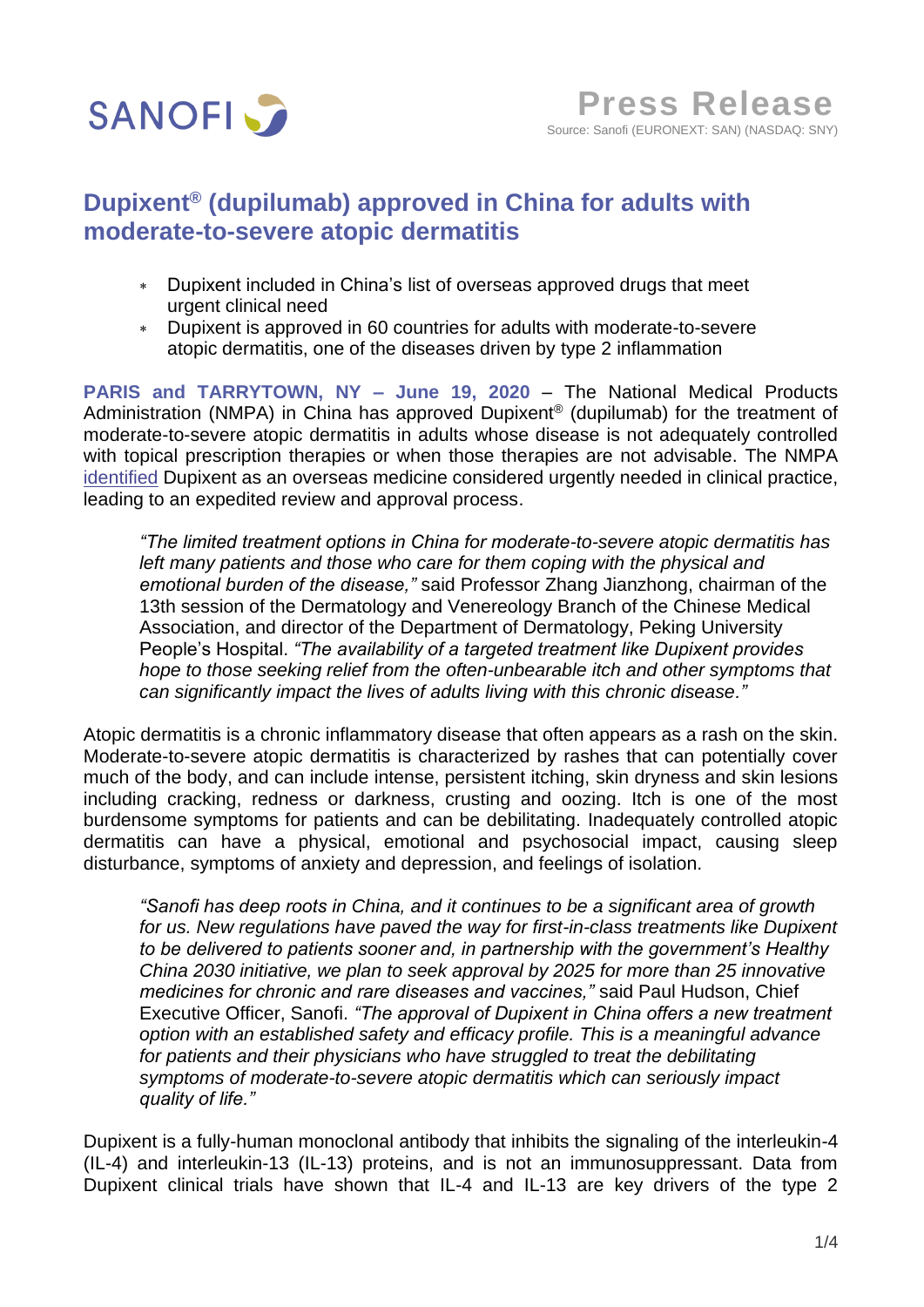inflammation that plays a major role in atopic dermatitis, asthma and chronic rhinosinusitis with nasal polyposis (CRSwNP).

*"As the first biologic medicine approved for moderate-to-severe atopic dermatitis, Dupixent has transformed the treatment landscape for patients around the world by targeting the type 2 inflammation that underlies the disease, rather than broadly suppressing the immune system,"* said George D. Yancopoulos, M.D., Ph.D., Cofounder, President and Chief Scientific Officer of Regeneron*. "More than 150,000 people have already been treated with Dupixent globally and today's approval brings this novel treatment to those in China who are in urgent need of new options."*

The approval was based on positive data from the global LIBERTY AD clinical trial program that included nearly 3,000 patients with inadequately controlled moderate-to-severe atopic dermatitis. The trials evaluated Dupixent (monotherapy or in combination with topical corticosteroids) on safety and efficacy measures, including skin clearance, overall disease severity and itch. Data from an ongoing Phase 3 trial in China of adults with moderate-tosevere atopic dermatitis will be shared with NMPA in the second half of 2020 when the trial has completed.

# **About Dupixent**

Dupixent will be available in China in a 300 mg dose as a pre-filled syringe. Dupixent is intended for injection under the skin (subcutaneous injection) and is given every other week following an initial loading dose. It can be given in a clinic or at home by self-administration after training by a healthcare professional. Dupixent can be used with or without topical corticosteroids.

Dupixent is currently approved in the U.S., Europe, Japan and other countries around the world for use in specific patients with moderate-to-severe atopic dermatitis, as well as certain patients with asthma or CRSwNP in different age populations.

# **Dupilumab Development Program**

To date, dupilumab has been studied in more than 10,000 patients across 50 clinical trials in various chronic diseases driven by type 2 inflammation. In addition to the currently approved indications, Sanofi and Regeneron are also studying dupilumab in a broad range of clinical development programs for diseases driven by allergic and other type 2 inflammation, including pediatric asthma (6 to 11 years of age, Phase 3), pediatric atopic dermatitis (6 months to 5 years of age, Phase 2/3), eosinophilic esophagitis (Phase 3), chronic obstructive pulmonary disease (Phase 3), bullous pemphigoid (Phase 3), prurigo nodularis (Phase 3), chronic spontaneous urticaria (Phase 3), and food and environmental allergies (Phase 2). These potential uses are investigational, and the safety and efficacy have not been evaluated by any regulatory authority. Dupilumab is being jointly developed by Sanofi and Regeneron under a global collaboration agreement.

## **About Regeneron**

Regeneron (NASDAQ: REGN) is a leading biotechnology company that invents life-transforming medicines for people with serious diseases. Founded and led for over 30 years by physician-scientists, our unique ability to repeatedly and consistently translate science into medicine has led to seven FDA-approved treatments and numerous product candidates in development, all of which were homegrown in our laboratories. Our medicines and pipeline are designed to help patients with eye diseases, allergic and inflammatory diseases, cancer, cardiovascular and metabolic diseases, pain, infectious diseases and rare diseases.

Regeneron is accelerating and improving the traditional drug development process through our proprietary *VelociSuite®* technologies, such as *VelocImmune®,* which uses unique genetically-humanized mice to produce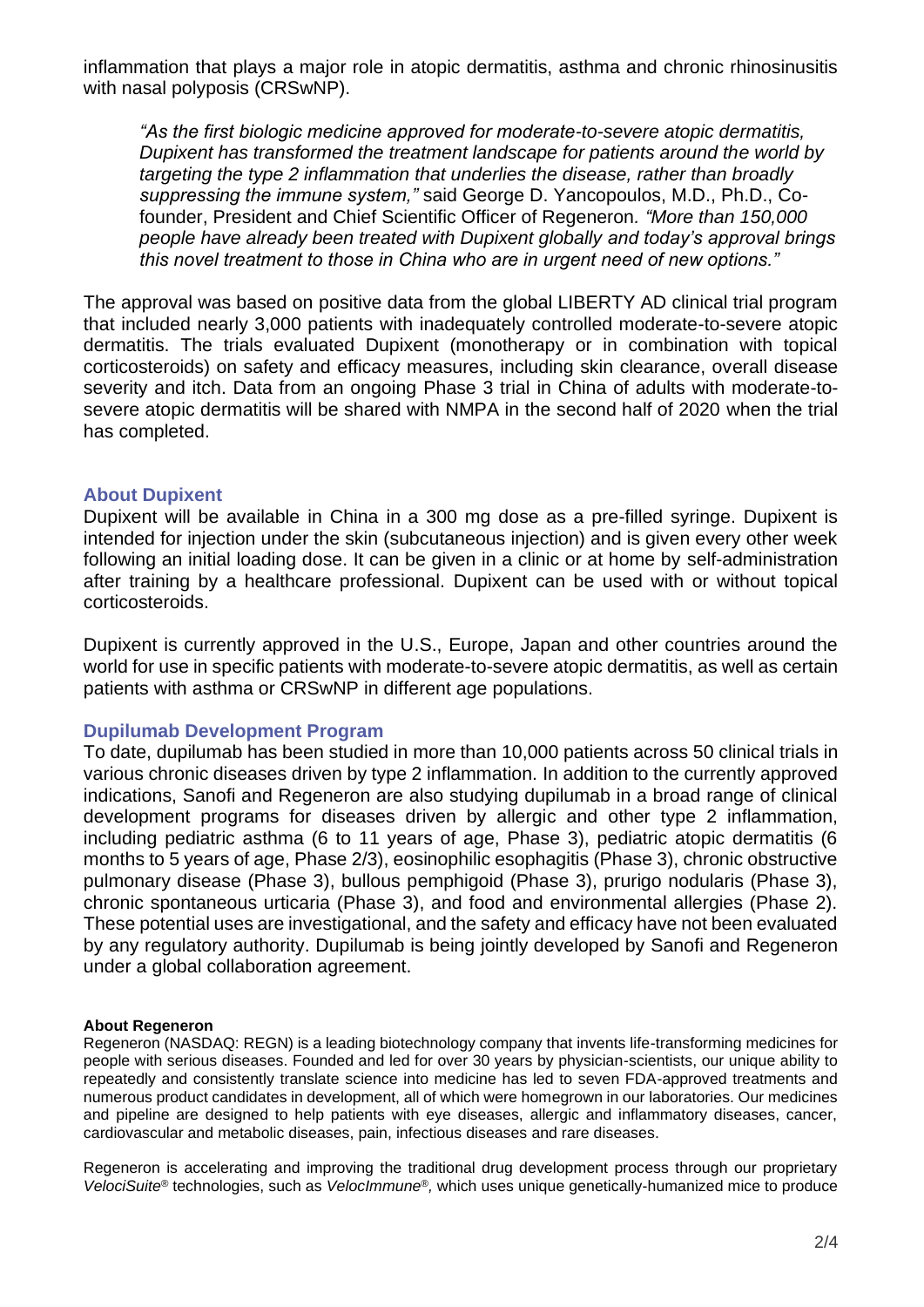optimized fully-human antibodies and bispecific antibodies, and through ambitious research initiatives such as the Regeneron Genetics Center, which is conducting one of the largest genetics sequencing efforts in the world.

For additional information about the company, please visit [www.regeneron.com](https://urldefense.proofpoint.com/v2/url?u=http-3A__www.regeneron.com&d=DwQGaQ&c=Dbf9zoswcQ-CRvvI7VX5j3HvibIuT3ZiarcKl5qtMPo&r=U-yjFaDz1nYyKQUMvePnQ5E0Zw4HSwFEZ3DXm_Mw2Rg&m=76aZT4tucLbVJiBQ8i3RJDc373qgsQBXKOckvugSMHc&s=6gzSxMNrdIKRi6zI8vzWuML1SpRMNerWcOWT2bmG_bk&e=) or follow @Regeneron on Twitter.

## **About Sanofi**

Sanofi is dedicated to supporting people through their health challenges. We are a global biopharmaceutical company focused on human health. We prevent illness with vaccines, provide innovative treatments to fight pain and ease suffering. We stand by the few who suffer from rare diseases and the millions with long-term chronic conditions.

With more than 100,000 people in 100 countries, Sanofi is transforming scientific innovation into healthcare solutions around the globe.

Sanofi, Empowering Life

**Sanofi Media Relations Contact** Nicolas Kressmann Tel.: +1 (732) 532 5318 [Nicolas.Kressmann@sanofi.com](mailto:Nicolas.Kressmann@sanofi.com)

**Regeneron Media Relations Contact** Hannah Kwagh Tel.: +1 914 847 6314 Hannah.Kwagh@regeneron.com

### *Sanofi Forward-Looking Statements*

Felix Lauscher Tel.: +33 (0)1 53 77 45 45 [ir@sanofi.com](mailto:ir@sanofi.com) **Regeneron Investor Relations Contact**

**Sanofi Investor Relations Contact**

Tel.: +1 (914) 847 3482 Mark.Hudson@regeneron.com *This press release contains forward-looking statements as defined in the Private Securities Litigation Reform Act of 1995, as amended. Forward-looking statements are statements that are not historical facts. These statements include projections and estimates regarding the marketing and other potential of the product, or regarding potential future revenues from the product. Forward-looking statements are generally identified by the words "expects", "anticipates", "believes", "intends", "estimates", "plans" and similar expressions. Although Sanofi's management believes that the expectations reflected in such forward-looking statements are reasonable, investors are cautioned that forward-looking information and statements are subject to various risks and uncertainties, many of which are difficult to predict and generally beyond the control of Sanofi, that could cause actual results and* 

*developments to differ materially from those expressed in, or implied or projected by, the forward-looking information and statements. These risks and uncertainties include among other things, unexpected regulatory actions or delays, or government*  regulation generally, that could affect the availability or commercial potential of the product, the fact that product may not be commercially successful, the uncertainties inherent in research and development, including future clinical data and analysis of *existing clinical data relating to the product, including post marketing, unexpected safety, quality or manufacturing issues, competition in general, risks associated with intellectual property and any related future litigation and the ultimate outcome of such litigation, and volatile economic and market conditions, and the impact that COVID-19 will have on us, our customers, suppliers, vendors, and other business partners, and the financial condition of any one of them, as well as on our employees and on the global economy as a whole. Any material effect of COVID-19 on any of the foregoing could also adversely impact us. This situation is changing rapidly and additional impacts may arise of which we are not currently aware and may exacerbate other previously identified risks. The risks and uncertainties also include the uncertainties discussed or identified in the public filings with the SEC and the AMF made by Sanofi, including those listed under "Risk Factors" and "Cautionary Statement Regarding Forward-Looking Statements" in Sanofi's annual report on Form 20-F for the year ended December 31, 2019. Other than as required by applicable law, Sanofi does not undertake any obligation to update or revise any forward-looking information or statements.*

Mark Hudson

#### *Regeneron Forward-Looking Statements and Use of Digital Media*

*This press release includes forward-looking statements that involve risks and uncertainties relating to future events and the future performance of Regeneron Pharmaceuticals, Inc. ("Regeneron" or the "Company"), and actual events or results may differ materially from these forward-looking statements. Words such as "anticipate," "expect," "intend," "plan," "believe," "seek," "estimate," variations of such words, and similar expressions are intended to identify such forward-looking statements, although not all forward-looking statements contain these identifying words. These statements concern, and these risks and uncertainties include, among others, the impact of SARS-CoV-2 (the virus that has caused the COVID-19 pandemic) on Regeneron's business and its employees, collaborators, suppliers, and other third parties on which Regeneron relies, Regeneron's and its collaborators' ability to continue to conduct research and clinical programs, Regeneron's ability to manage its supply chain, net product sales of products marketed by Regeneron and/or its collaborators (collectively, "Regeneron's Products"), and the global economy; the nature, timing, and possible success and therapeutic applications of Regeneron's Products and Regeneron's product candidates and research and clinical programs now underway or planned, including without limitation Dupixent® (dupilumab); uncertainty of market acceptance and commercial success of Regeneron's Products and product candidates and the impact of studies (whether conducted by Regeneron or others and whether mandated or voluntary) on the commercial success of Regeneron's Products and product candidates; the likelihood, timing, and scope of possible regulatory approval and commercial launch of Regeneron's product candidates and new indications for Regeneron's Products, such as dupilumab for the treatment of pediatric asthma, pediatric atopic dermatitis, eosinophilic esophagitis, chronic obstructive pulmonary disease, bullous pemphigoid, prurigo nodularis, chronic spontaneous urticaria, food and*